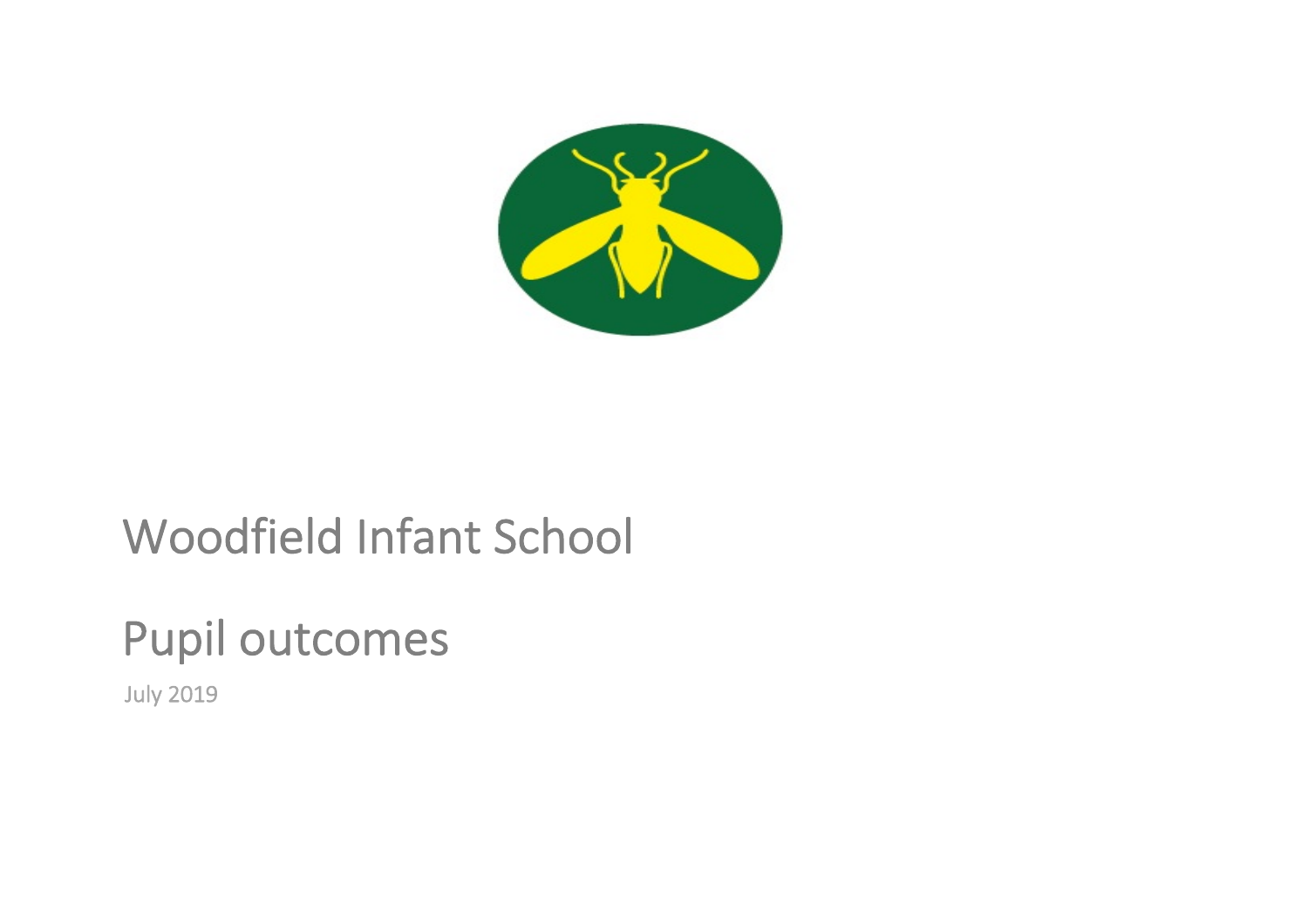### EYFS Summary

|                      |                                            | 2017 School | 2017 National | 2018 School | 2018 national | 2019 School | 2019 National |
|----------------------|--------------------------------------------|-------------|---------------|-------------|---------------|-------------|---------------|
| Areas of<br>learning | Communication and language                 | 80%         | 86%           | 77%         | 86%           | 85%         |               |
|                      | Physical development                       | 82%         | 90%           | 86%         | 92%           | 89%         |               |
|                      | Personal, social and emotional development | 79%         | 88%           | 81%         | 90%           | 86%         |               |
|                      | Literacy                                   | 65%         | 75%           | 66%         | 78%           | 74%         |               |
|                      | <b>Mathematics</b>                         | 69%         | 80%           | 70%         | 82%           | 84%         |               |
|                      | Understanding the world                    | 77%         | 88%           | 78%         | 88%           | 84%         |               |
|                      | Expressive arts and design                 | 83%         | 88%           | 77%         | 93%           | 87%         |               |
|                      | Good level of development                  | 64%         | 70%           | 64 %        | 71.5%         | 70%         |               |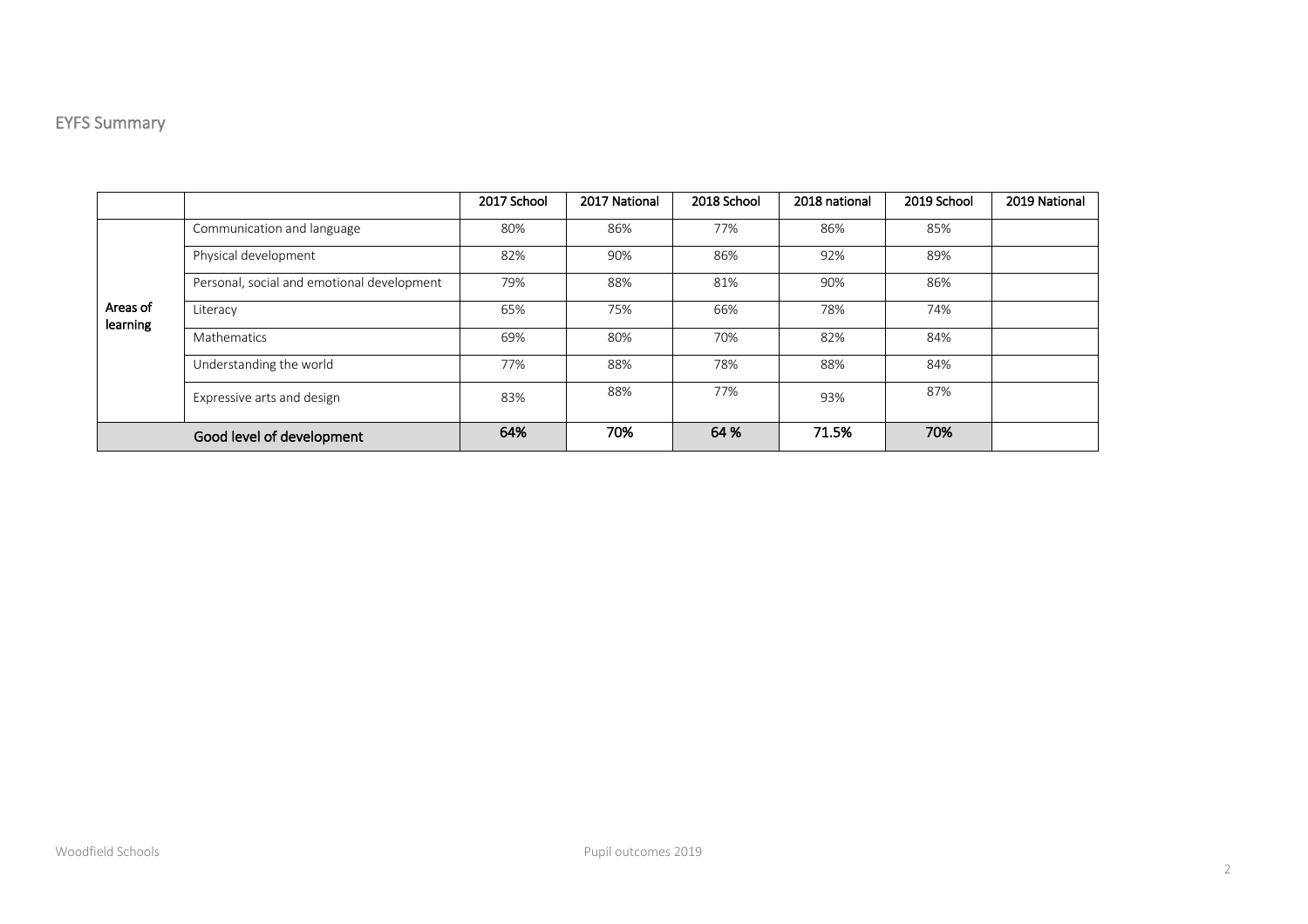#### Year 1 Attainment in Phonics

Percentage achieving the expected standard:

|             | 2016   |          | 2017                            |          | 2018   |          | 2019   |          |
|-------------|--------|----------|---------------------------------|----------|--------|----------|--------|----------|
|             | School | National | School<br>--------------------- | National | School | National | School | National |
| All Pupils  | 74     | 77       | 81                              | 81       | 86     | 83       | 78     |          |
| <b>Boys</b> | 76     | 73       | 75                              | 77       | 77     | 79       | 77     |          |
| Girls       | 73     | 81       | 92                              | 84       | 95     | 86       | 78     |          |

- All EYFS 2s and 3s converted to a pass
- 10% of children achieving 1s converted to a phonics pass.
- 5 children new arrivals to the country during Year 1
- National data for 2019 not yet released
- Staffing for immediate interventions following morning sessions

#### Year 2 Attainment in Phonics 2018

|            | No. of pupils | <b>WT</b> | <b>WA</b> | % Passed |
|------------|---------------|-----------|-----------|----------|
| All pupils | 14            |           |           | 64%      |
| Boys       |               |           |           | 56%      |
| Girls      |               |           |           | 80%      |